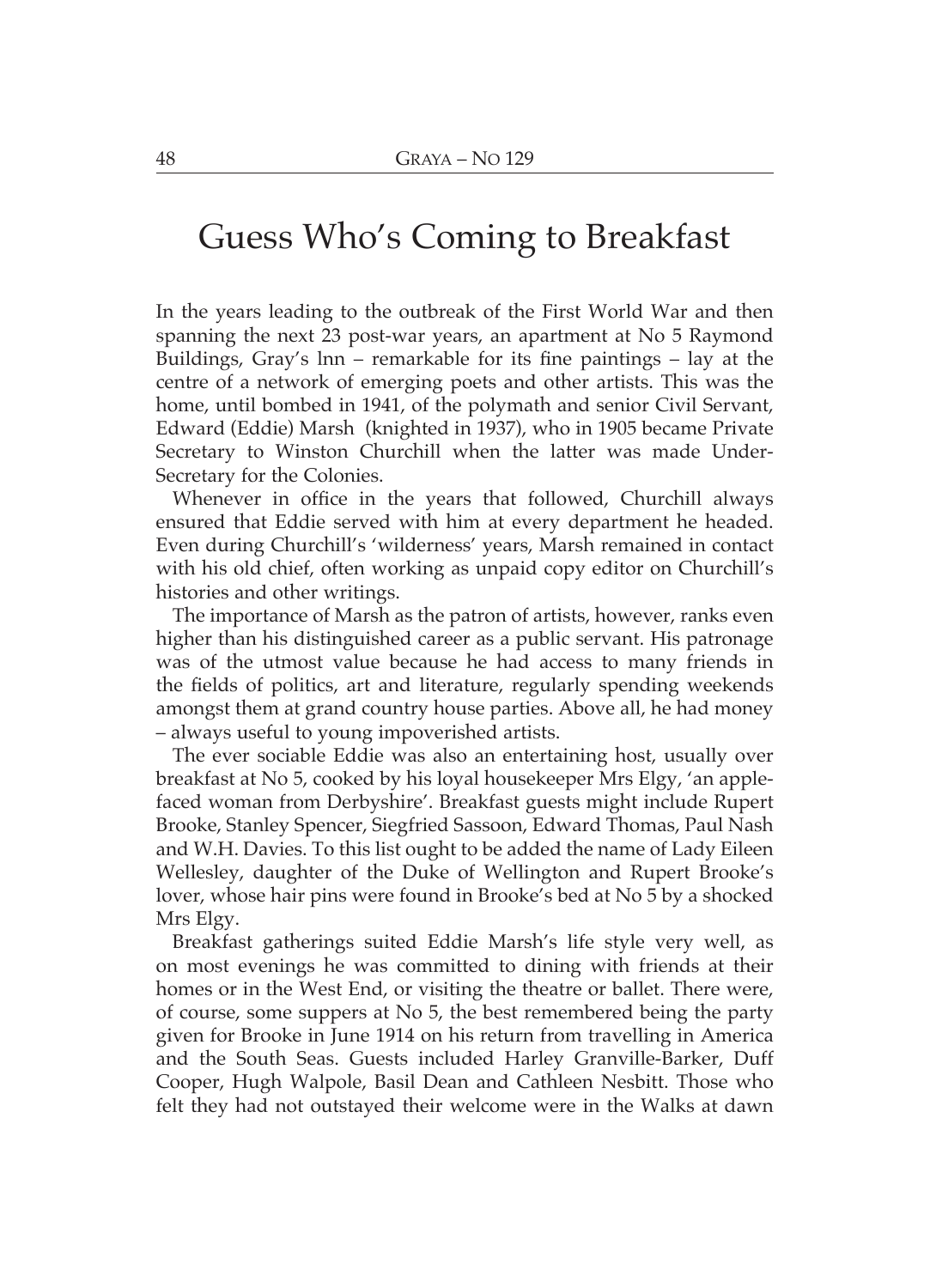watching Brooke perform an Hawaiian siva-siva dance under the plane trees of Gray's Inn. The diehards even stayed on for breakfast.

Marsh benefited from a bequest that had come to him through his family and which had a fascinating origin. In 1812, the Prime Minister, Spencer Perceval, had been assassinated by a deranged bankrupt in the lobby of the House of Commons. Following Perceval's death. his descendants, of whom Marsh was in time to be one as a greatgrandson, were awarded a government annuity by shocked Members of Parliament. This annuity (and a legacy from an aunt) was used by Marsh to help struggling artists, always a major preoccupation with him much to the disgust of Rupert Brooke, a close friend to whom he was practically a father figure and later literary executor. Marsh called the bequest his 'murder money'.

The year 1913 proved particularly fortunate for the poet Siegfried Sassoon and the painter and poet Isaac Rosenberg because both were then introduced to Marsh and subsequently visited him at Raymond Buildings. In Sassoon's case, the introduction was made through the poet and critic Edmund Gosse, who suggested that Sassoon ought to send some of his poetry to Marsh, himself a noted critic. Sassoon did so, and Marsh responded flatteringly: 'I think you have ... no end of beautiful tunes in your head.'

In May 1914, Sassoon at last broke free from his family home in Kent and moved to live at No 1 Raymond Buildings, which if nothing else was close to Marsh. Sassoon engaged a housekeeper, Mrs Fretter, who appeared 'economic' or so he told Marsh. At this time Raymond Buildings was regarded as at the 'noisy end of Gray's Inn', being too close to the interminable traffic on the Theobalds Road. Sassoon was not so much disturbed by that as by his inability to make ends meet despite the estimable Mrs Fretter. He was never very domesticated and, aged 27, had lived a very sheltered life at home, writing poetry, playing cricket and golf, and going fox-hunting.

He had overspent furnishing No 1, and rather than concentrating on writing and improving his prospects, he purchased a rolled up umbrella and bowler hat, and from the top deck of a bus became a tourist and generally a man-about-town. It proved disastrous, and soon he was back living with his mother, but not before he met Rupert Brooke. This was over bacon and kidneys at a breakfast meeting at No 5, which from 1909 was Brooke's unofficial London home, encouraged by the ever indulgent Marsh. (Mrs Elgy, however, disliked Brooke's preference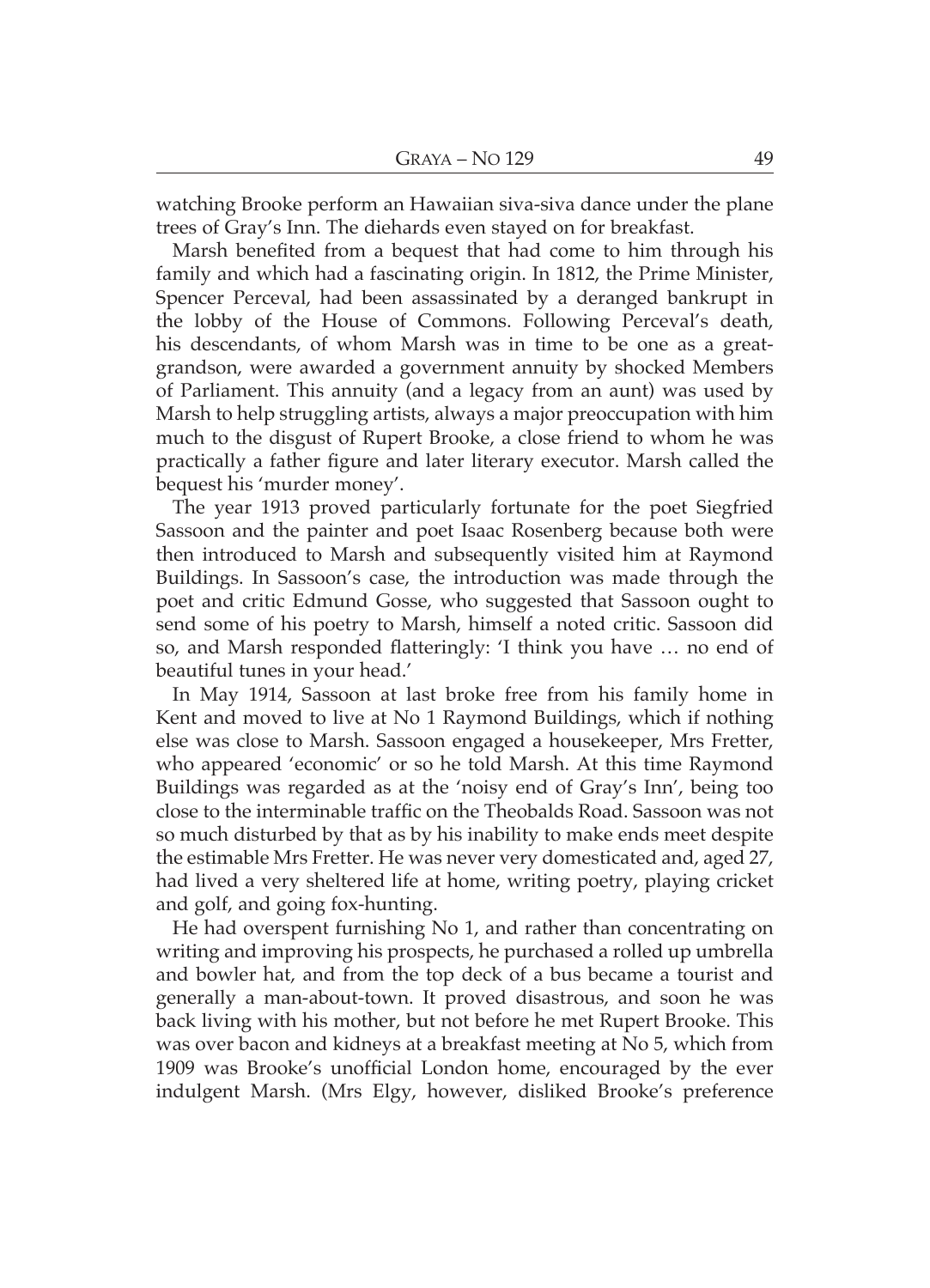for eating meals on a tray whilst sprawled on the sitting-room floor propped up by cushions.)

The meeting with Brooke was not a success, as Sassoon felt inadequate in the presence of the more worldly and 'metaphysically clever' poet with whom he was left alone after Marsh went to work. Sassoon wrote: 'When bidding me goodbye [Brooke's] demeanour implied that as far as he was concerned there was no apparent reason why we should ever meet again.' They never did. The impending war was to be the making of Sassoon, both as a man (twice decorated for gallantry) and as a poet. In 1929 he was to win the Hawthornden Prize, not for poetry, but for his famous prose work Memoirs of a Fox-Hunting Man. Never knowingly marginalised, Eddie Marsh was Chairman of the Prize Committee.

Isaac Rosenberg had met Marsh in November 1913 at the Café Roval and after a few more meetings he was invited back to Marsh's flat in Gray's Inn. Rosenberg found the experience somewhat overpowering. As his biographer Jean Moorcroft Wilson tells us, not only was the flat far more elegant than was comfortable for him, but 'almost every wall was covered with Marsh's extensive collection of 18th and 19th century pictures which he had been invited to see'. If Rosenberg had ventured into the bathroom he would have found similar pictorial evidence there, too. Rosenberg showed his host some of his poetry, and Marsh made some helpful criticism. Later he purchased at least two of Rosenberg's paintings, one of which, 'Sacred Love', was hung in his guest room at Raymond Buildings.

During 1915, Marsh was working long hours at the Admiralty, sometimes until after midnight as a major crisis threatened in the Dardenelles. He was grieving too for Rupert Brooke who had recently died on his way to the Gallipoli landings. And yet he had time to send money to a cash-strapped Rosenberg who received the cheque with a marked lack of gratitude, commenting 'it will do for paints'. Another gift of money followed, and this time was more generously acknowledged. Rosenberg was killed in action by a German dawn raiding party on the Arras-St Ouentin Front on 1st April 1918, having written a final letter to Marsh four days before his death. His body was never identified.

Recently Marsh has returned to public consciousness because he figures in passages on Churchill in a book by Michael Bloch, thus providing a timely excuse for revisiting life at Raymond Buildings during Eddie Marsh's time, which Master Machin celebrated in Graya *No 95* more than 30 years ago.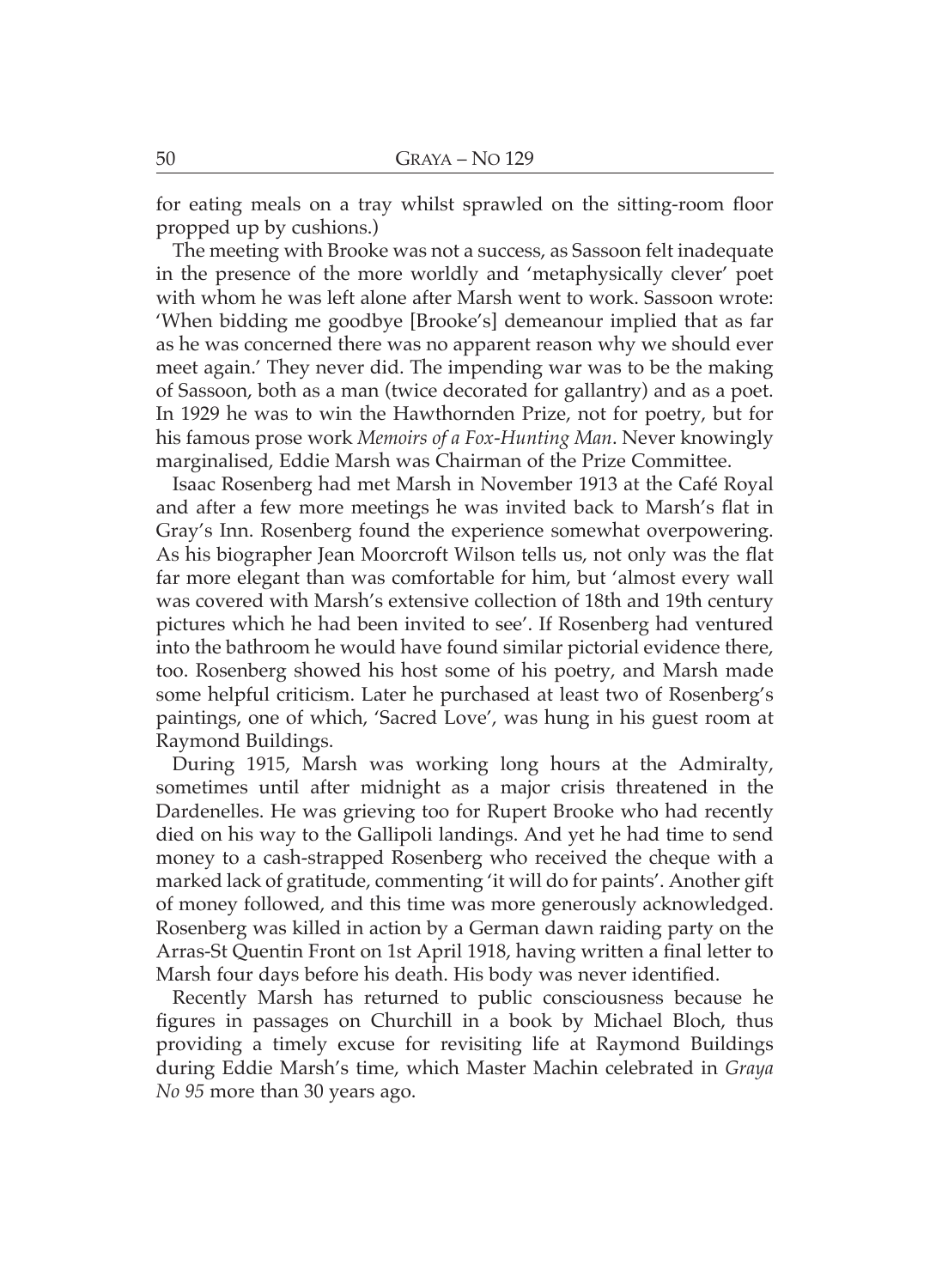

Sir Edward Marsh in his flat at Gray's Inn,<br>by kind permission of the National Portrait Gallery.